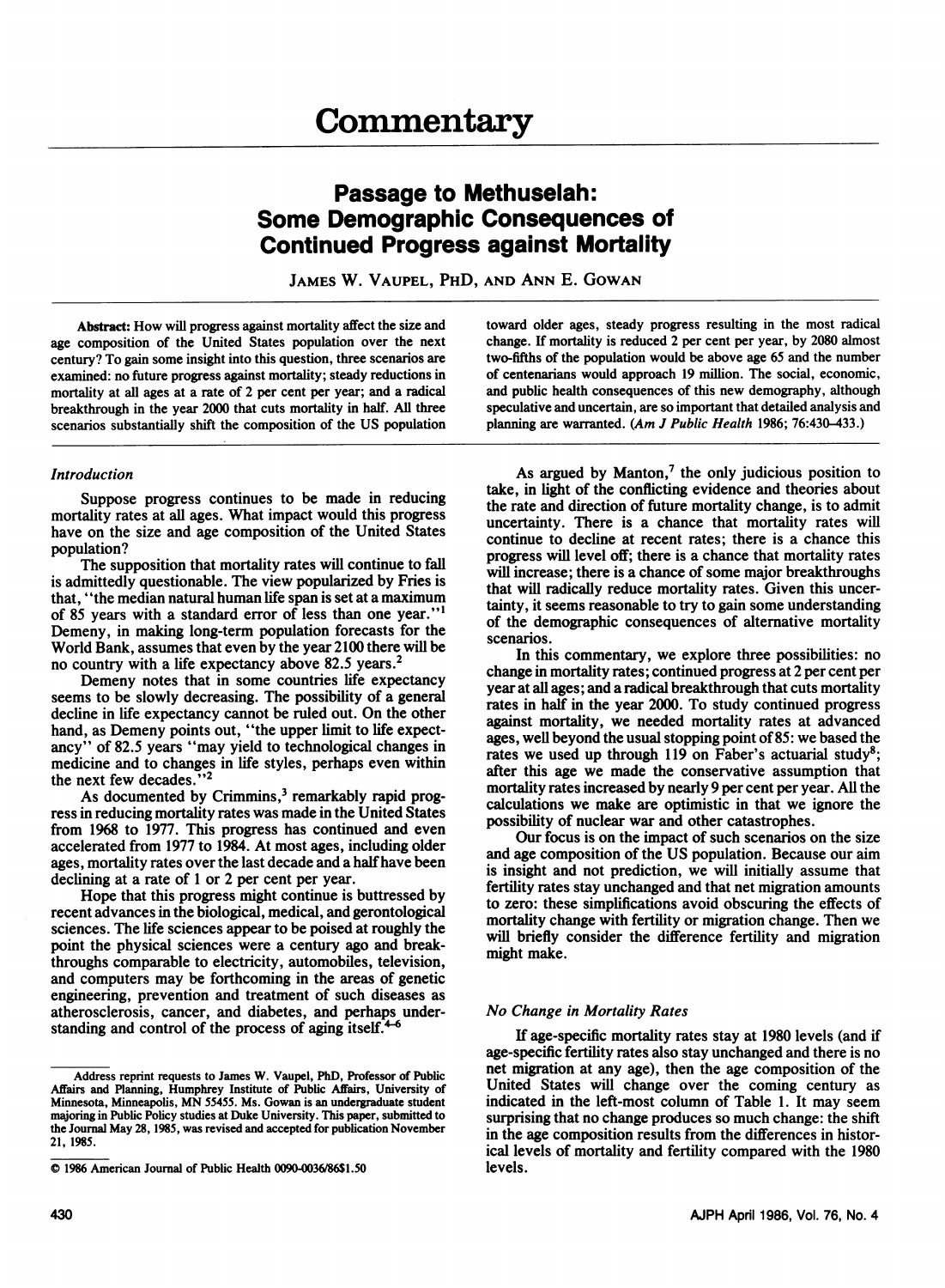TABLE 1-Age Distribution of US Population in 1980 and in 2080

| Age<br>Category |                                |       | In 2080 if Age-specific Mortality Rates |       |                                |       |                                |       |
|-----------------|--------------------------------|-------|-----------------------------------------|-------|--------------------------------|-------|--------------------------------|-------|
|                 | In 1980                        |       | Stay at 1980 Levels                     |       | Decline 2% per Year            |       | Are Cut in Half in<br>2000     |       |
|                 | <b>Number</b><br>(in millions) | (%)   | <b>Number</b><br>(in millions)          | (%)   | <b>Number</b><br>(in millions) | (%)   | <b>Number</b><br>(in millions) | (%)   |
| Under 20        | 72                             | (32)  | 48                                      | (23)  | 51                             | (18)  | 50                             | (21)  |
| $20 - 64$       | 129                            | (57)  | 117                                     | (57)  | 128                            | (45)  | 124                            | (52)  |
| 65-84           | 23                             | (10)  | 36                                      | (17)  | 57                             | (20)  | 47                             | (20)  |
| $85+$           | 2.2                            | (1)   | 5.3                                     | (2.6) | 51                             | (18)  | 17                             | (7.1) |
| Total           | 227                            | (100) | 206                                     | (100) | 286                            | (100) | 238                            | (100) |



FIGURE 1-The Evolving Age Structure of US Population if Age-specific Mortality Rates Decline at <sup>2</sup> Per Cent per Year

Compared with 1980, the proportion of the population under age 20 declines by more than a fourth, the proportion in the prime years from 20 to 64 stays constant, and the proportion above age 65 almost doubles from 11 to 20 per cent. Centenarians, who numbered 20,000 in 1980, multiply to nearly 110,000 in 2080: the scarcity of centenarians today is a legacy of high mortality rates and smaller population sizes a century ago.

Even though the 1980 fertility rates are below replacement level, the US population will continue to grow under this scenario, from 225 million in 1980 to 254 million in 2020. As the population ages, however, and the reverberations of the baby boom dampen out, deaths overtake births and from 2020 to 2080 the population declines to 206 million.

## Steady Progress

Suppose mortality rates continue to decline at all ages at a rate of 2 per cent per year. As shown in Table <sup>1</sup> and in Figure 1, this steady, gradual progress would radically transform the age composition of the US population in a century. By 2080, the proportions of the population under age 20, between ages 65 and 84, and above age 84 would be about the same, 18-20 per cent in each case. The population between ages 20 and 64 would correspondingly decline to 45 per cent of the total. As these proportions suggest, the age structure of the population would be roughly level from birth to age 100. The population would fall off above age 100, but it would not be unusual to survive to 125 and a few hardy individuals would be 140 or more. The total number of centenarians would approach 19



FIGURE 2-US Births, Deaths, and Total Population from 1980 to 2080 if Age-specific Mortality Rates Decline at 2 Per Cent per Year

million and nearly 400,000 of them would be at least age 125. Those 400,000 will have been born before 1955; one of us (Gowan) will only be 117 in 2080.

In 1980, about one person in 1,000 was above age 90; in 2080 under this scenario, about one person in seven would be above age 90 and more than one person in 1,000 would be above age 125.

Figure 2 shows the trends in births, deaths, and total population size. Births gradually decline and deaths increase until they meet and then slowly decline together: the progress in reducing mortality offsets the low level of fertility so that population size remains constant, at 286 million.

### A Breakthrough

Suppose at the turn of the millennium a breakthrough was made that cut mortality rates in half at all ages, but that



FIGURE 3-US Births, Deaths, and Total Populadon from 1980 to 2080 if Age-specific Mortality Rates Are Cut in Half in 2000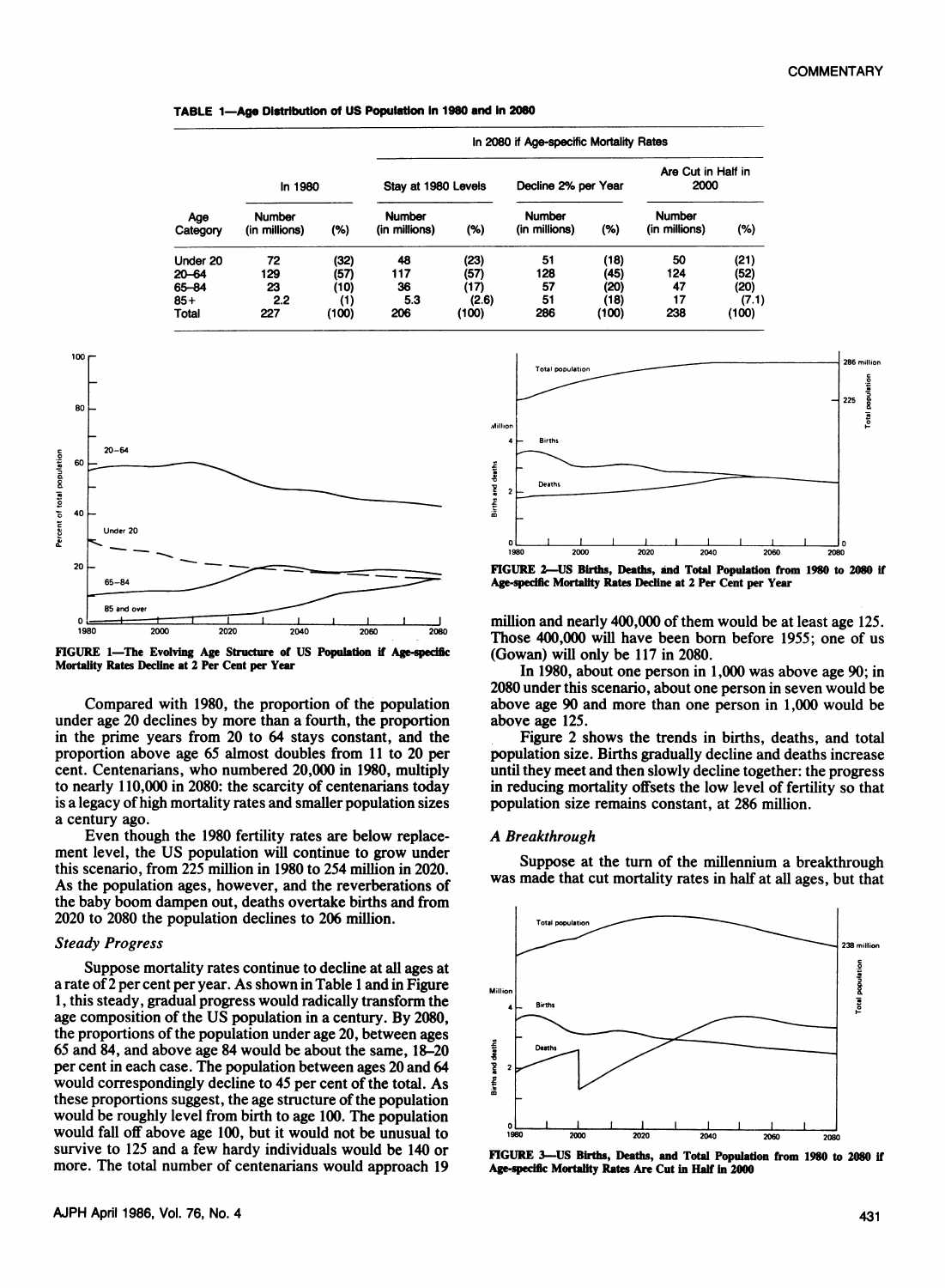before and after this breakthrough mortality rates remain unchanged. Figure <sup>3</sup> shows the effect on deaths, births, and total population. By 2030, deaths overtake births and the total population declines by 2080 to 238 million. As shown in Table 1, the age structure of the population in 2080 is intermediate between the structure with no progress and the structure assuming 2 per cent annual progress. Indeed, this age structure is similar to the structure that would emerge from steady <sup>1</sup> per cent progress against mortality.

Just as the tortoise in Aesop's fable creeps along at a deliberate pace and overtakes the resting hare, steady 2 per cent progress amounts to more in a century than a one-time 50 per cent reduction. In fact, with steady 2 per cent progress mortality rates at each age would be cut to about one-eighth of their original level in a century.

## Insight, Prediction and Projection

Demographers often distinguish between prediction and projection: predictions purport to foretell the future, whereas projections are extrapolations from the present based on some specified procedure. Certainly not predictions, the calculations presented so far can hardly be called projections, because they assume constant fertility, no net migration at any age, and unrealistically regular patterns of change in mortality. Any demographer could come up with more sophisticated projections and many have done so.

The drastic simplifications were made deliberately. If buzzing complications are suppressed, then the impact of progress against mortality on the size and age-structure of a population can be more clearly perceived. Thus the purpose of the calculations was neither prediction nor projection, but insight.

The gist of the calculations is that continued progress against mortality will somewhat increase the size of the US population, largely by adding a surprisingly large number of people over age 85. Even if there is no future progress against mortality, past progress will produce a tripling of the very old population within <sup>a</sup> century. A breakthrough that substantially cuts mortality is not needed to radically alter a population's age structure; indeed, steady <sup>2</sup> per cent progress has a much greater impact over the course of a century than a one-time halving of mortality rates.

The calculations were aimed at isolating and capturing what might be called the force of steady mortality progress. The operation of this force will be somewhat obscured by other forces, including the force of differential mortality progress at different ages, the force of fertility change, and the force of net migration. Some simple arithmetic, however, indicates that these other forces are unlikely to reverse a trend toward a fundamental shift in the age structure of the US population.

Consider differential mortality progress. Death rates before age 60 or so in the United States are so low that the calculations presented in this commentary would hardly change if these death rates either remained constant for the next century or were reduced to zero tomorrow. Early deaths nonetheless remain a central public health concern and are even more significant than deaths in old age from a number of perspectives.9 What will determine the age distribution of the US population is the rate of progress in reducing mortality after age 60 and especially after age 80. If much less progress is made over the next century at ages above 80 than is made between ages 60 and 80, then there will be far fewer people in the 85+ population than we have calculated. It is conceivable, however, that the rate of progress at very old ages will

be substantial, and it is this possibility that we have explored. For example, using single-year-of-age mortality figures published for 1970 and 1980, it can be calculated that mortality rates for females were reduced by 1.6 per cent, 1.3 per cent, 2.0 per cent, and 1.2 per cent per year over this decade at ages 60, 70, 80, and 90, respectively.

Since everyone who will be 95 or more in 2080 has already been born, changes in fertility levels are irrelevant for calculations of numbers of the extremely old. Even for cohorts not yet born, fertility change is likely to be far less significant than mortality change in altering the size of the elderly population. A <sup>25</sup> per cent rise in the number of births a decade from now would correspondingly increase our population estimates for 85-year-olds by 25 per cent. This can be compared with the ten-fold increase in the 85+ population if progress against mortality is 2 per cent per year instead of being negligible, as shown in Table 1.

As indicated in Figures 2 and 3, our calculations assume roughly three million births per year, somewhat more in the near future and somewhat less a century hence. If a million births were added or subtracted every year, the size of the US population would substantially change, but the age composition of the population in 2080, up to age 95, would be unaffected. If births were added in some decades and subtracted in others, population waves would be set up, similar to the waves resulting from past baby booms and busts that can be detected in Figures 1, 2, and 3, but the underlying pattern would persist.

A steady increase in the number of births each year would decrease the proportion of the population that is elderly, although it would also somewhat increase the number of people reaching old age. Conversely, a steady decline in the number of births would have the opposite effects: the elderly would be less numerous but relatively more important.

Net immigration to the United States will increase population size. Its impact on the age composition of the population can be thought of as being similar to the impact of births that occur around age 20, assuming that is the peak age of immigration, as opposed to the usual births at age zero. Hence migration, like fertility, is unlikely to fundamentally alter the effects of progress against mortality on the age composition of the US population. Migrants grow old too, and a 20-year-old migrant will reach age 85 some 20 years before a newborn does.

## Adjusting to the New Demography

In sum, whether there is no further progress against mortality, steady progress at <sup>1</sup> or 2 per cent per year, or some breakthrough that substantially cuts mortality rates, the age structure of the US population (and of the populations of most other developed countries and many developing countries as well) seems likely to shift toward older ages. If the life sciences over the coming century produce advances similar in impact to the advances produced by the physical sciences over the last century, the cumulative shift may be radical. Even in the case of revolutionary breakthroughs, however, the shift will occur gradually: if death were eliminated tomorrow it would still take a century before there would be many 200-year-olds. So society will have time to adjust to the new demography.

Nevertheless, it may be worthwhile to begin speculating about some of the adjustments that might have to be made, not only to start developing the wisdom that will be needed to successfully cope but also because some current decisions